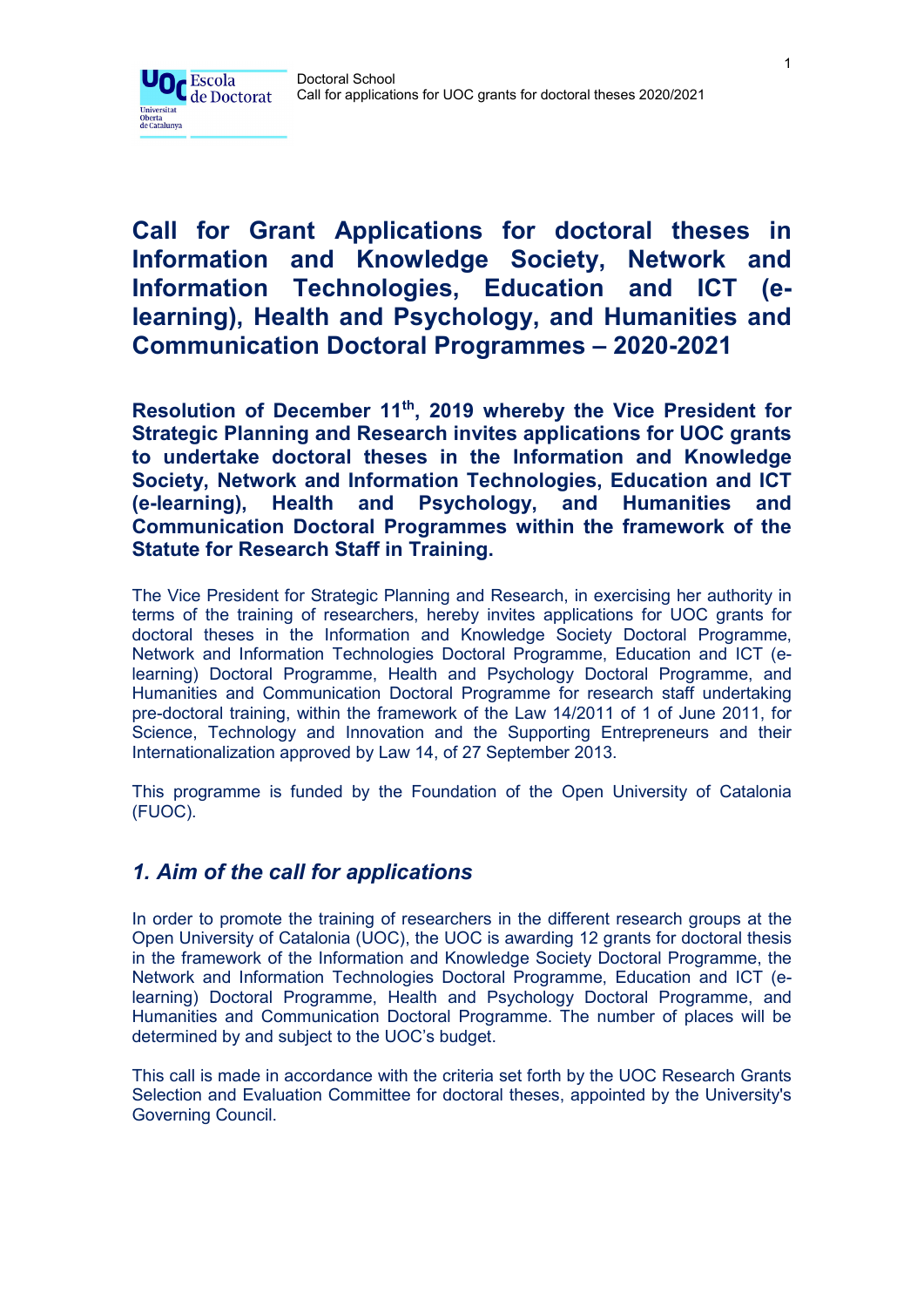

## *2. Programme structure*

The UOC grant programme for doctoral theses is regulated by Law 14/2013, of 27 September 2013, which approved the Supporting Entrepreneurs and their Internationalization, and Law 14/2011 of 1 June 2011, on Science, Technology and Innovation.

In accordance with Article 21 of law 14/2011, UOC grant holders will sign a one-year pre-doctoral contract, which is renewable for a maximum of three years. Renewal of this contract requires a favourable report from the programme's Doctoral Commission and the UOC Research Grants Selection and Evaluation Committee, which assess the meeting of the training and research objectives agreed to by the grant holder in the period established.

The predoctoral contract will be terminated at the end of the three-year period, when the annual assessment of predoctoral research staff is not passed, when the doctoral degree is awarded (even if the term of the contract has not concluded) or for any other cause covered by law.

Grant holders may opt to request an extension for a one year of the contract if they have satisfactorily defended their doctoral thesis before the end of the third year of the contract and have been awarded the highest academic mark. The extension will depend on the budget available at the institution and requires a favourable report from the thesis director and the UOC Research Grants Selection and Evaluation Committee. In this case, the grant holder may spend this year producing scientific work related to their doctoral thesis and will sign a postdoctoral contract for this period.

The period to apply for another year on the contract will be made public in September and start in October. If a student is unable to apply during this period, they will have to wait until the following year.

## *3. Terms and Conditions of Grants*

The grants awarded are subsidiary to any other equivalent grants from public or private institutions. Therefore, grant-holders will be obliged to apply for equivalent grants from those public or private institutions deemed appropriate by the UOC.

The status of research intern with an UOC grant is incompatible with any contractual or statutory commitments that may restrict researchers' abilities to devote themselves fully to research. Nevertheless, the management of UOC and the doctoral programme may consider requests to carry out teaching activities (giving courses, presentations, speeches, etc.), collaboration in R+D+I work or contracted R+D+I work that is directly related to the training and research undertaken by the research intern, so long as these are occasional and not regular activities. These activities may not take up more than 60 hours per year.

If the research intern receives remuneration from any of the activities mentioned above, this may not exceed 30% of the gross annual sum of the grant.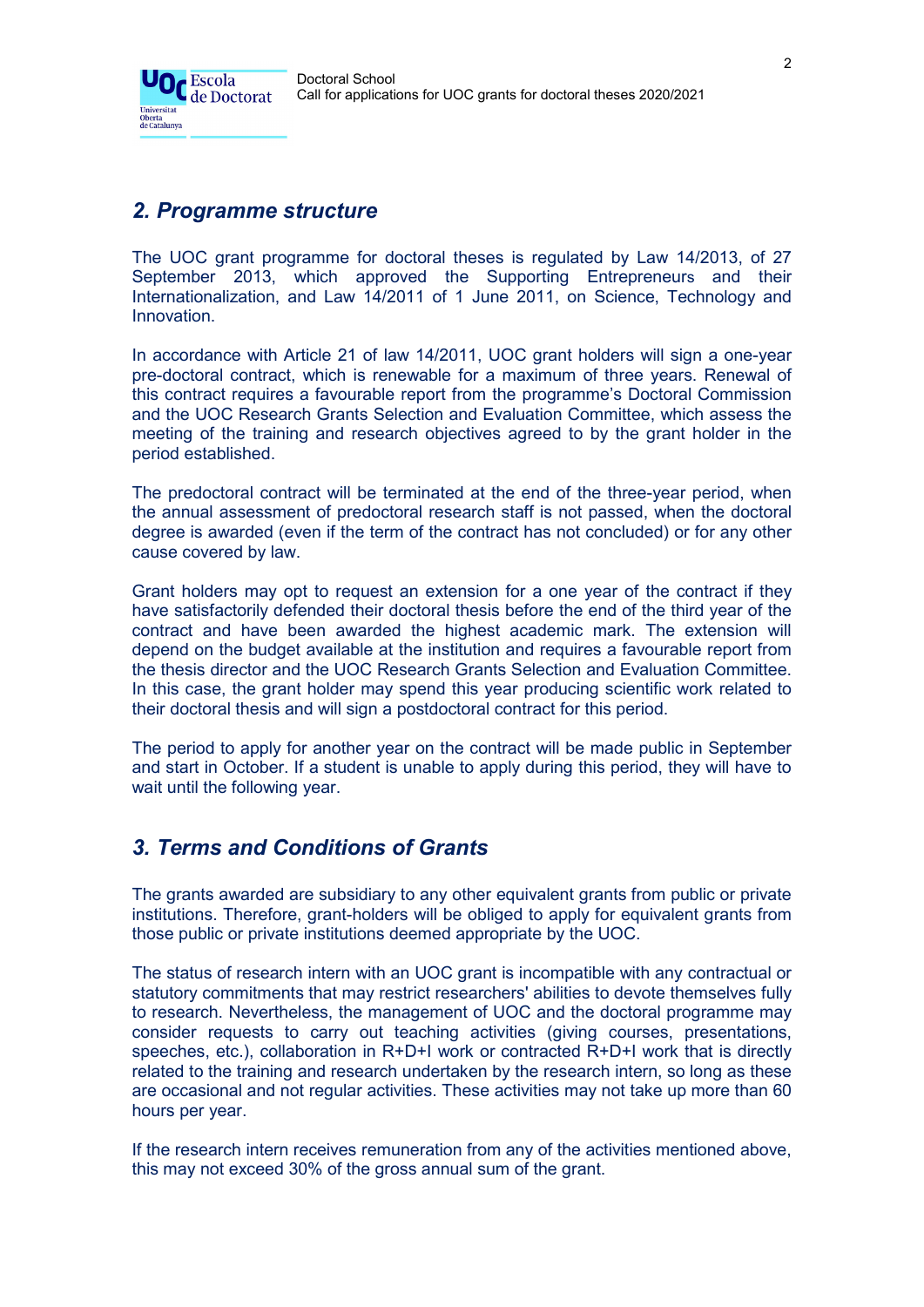

If the teaching activity takes place at the UOC, the research interns will not receive any additional remuneration to the amount paid by means of the grant.

The length of the contract will be extended to cover any period of temporary incapacity, risk during pregnancy or breastfeeding, maternity, paternity, adoption or foster care. The same is true for any other situation covered by law.

Research staff in training will develop their research activities on the Doctoral School premises, wherever these may be.

The pre-doctoral contract for the Doctoral Programmes –it is, the grant–, will begin October 1st, 2020. The research interns should have to join up the University centre by October 1<sup>st</sup>, 2020. The start date for non-Spanish students depends on when they receive the permits and documents required to sign the contract.

Grant holders for Doctoral Programmes have to provide to Human Resources Area of UOC the administrative and legal documents required for their employment contract before September 20<sup>th</sup>, 2020: Census Registration in Spain, valid DNI/NIE (Spanish Identity Document), Spanish Social Security Number, Spanish account bank number. If the intern cannot provide the documents before September 20<sup>th</sup>, 2020, they will lose their right to grant.

The research intern expressly authorises the UOC to make whatever use it deems appropriate of the findings and reports submitted for the grant application or to justify the work carried out (except their publication) to undertake whatever proceedings may be necessary with the individuals or institutions that may be partially or fully funding the grant awarded.

However, in accordance with Law 14, of 27 September 2013, approving the Supporting Entrepreneurs and their Internationalization, they may exercise the intellectual property rights deriving from their own research training activities, depending on their contribution, as established in the revised text of the Intellectual Property Act, approved by Royal Legislative Decree 1/1996 of 12 April 1996.

## *4. Requirements*

The potential beneficiaries of an UOC grant for Doctoral Programmes, include individuals who, at the time of submitting an application, fulfil (or could fulfil in September 2020) the access requirements for the organised research period on a Doctoral Programme at the Universitat Oberta de Catalunya.

## *5. Rights of research trainees*

Without being exhaustive in nature anyone receiving a grant has the right to:

• Obtain the necessary support from the FUOC to carry out their research activities.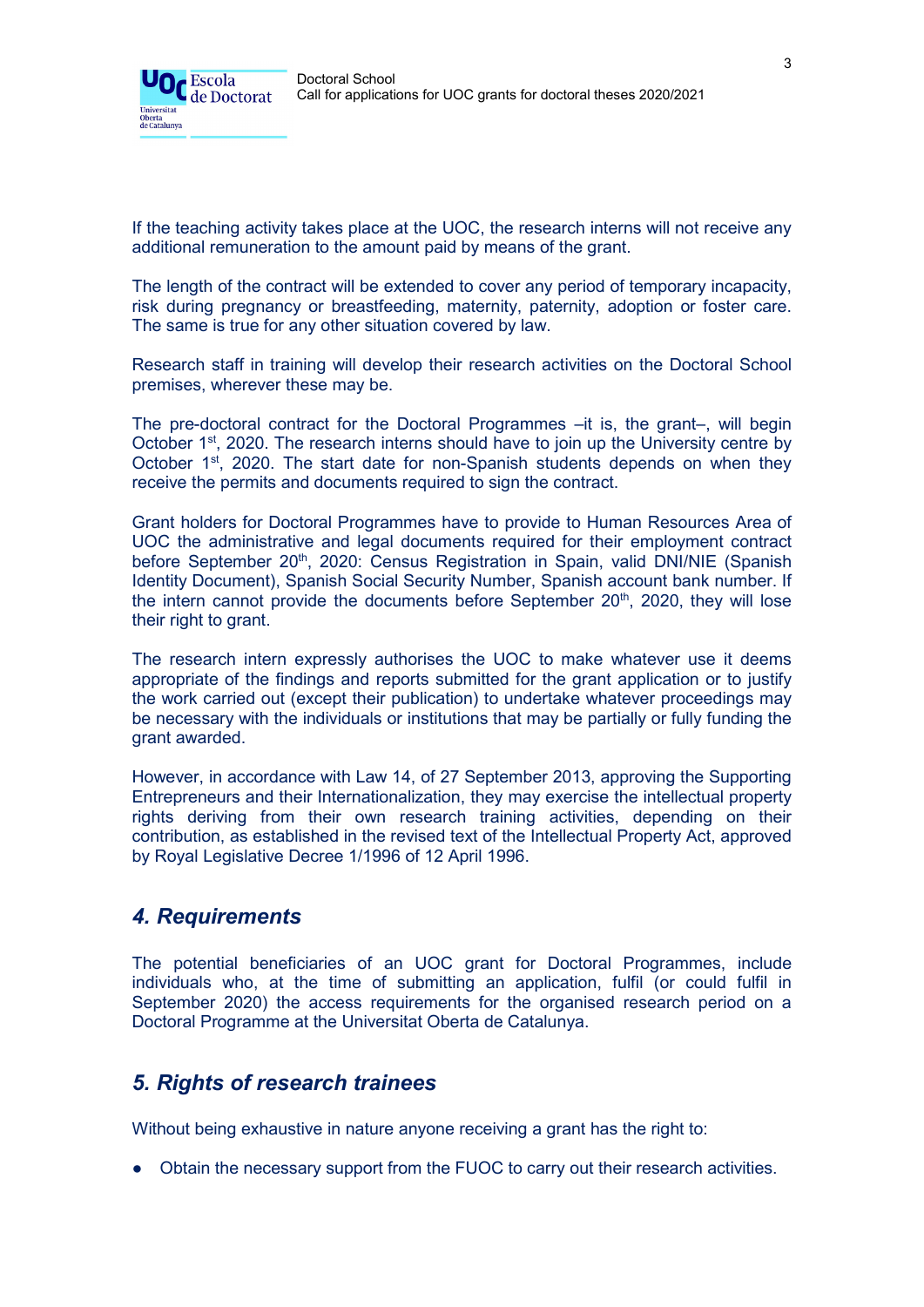

- Use the services of the UOC and take part in their activities as a whole in accordance with internal regulations.
- Participate in UOC calls for applications for grants.
- Exercise the intellectual property rights deriving from their own research training activities, depending on their contribution, as established by the revised text of the Intellectual Property Act approved by Royal Legislative Decree 1/1996 of 12 April 1996.
- Receive the funding described in the "Provision and Method of Payment" section of this document.
- If budgetary provisions allow, recover the grant in the event of interruptions caused by force majeure.
- Carry out teaching activities, collaborate in R+D+I work or undertake contracted R+D+I work subject to the prior authorisation of the management of the doctoral programme and in accordance with the requirements set out in this document.
- Make research visits to other centres. In each case, the management of the Doctoral School and the doctoral programme will decide on whether these visits are appropriate and whether this will involve temporarily suspending the grant and hence stopping payments.
- The length of the contract will be extended to cover any period of temporary incapacity; high risk pregnancy; maternity, adoption or foster care; risk during breastfeeding or paternity.
- Full payment of the corresponding grant will be maintained during both the interruption and the recovery period. The extension period will correspond to the amount of time of the interruption.
- For beneficiaries of grants who are non-resident in Spain, when the grant is awarded they will be entitled to a return journey from/to their country of origin. This journey should be taken in one of the official holiday periods during the grant and is subject to prior authorisation from the management of the Doctoral School and the doctoral programme.
- Beneficiaries of grants who are not resident in Barcelona when it is awarded will be granted a one-off payment of €600 gross to defray the costs of moving to Barcelona.

## *6. Obligations of research trainees*

Without being exhaustive in nature, and in all cases in line with the provisions of Law 14, of 27 September 2013, approving the Supporting Entrepreneurs and their Internationalization, grant beneficiaries have the obligation to:

- Carry out the research work in accordance with the criteria established by the management of the Doctoral School and the doctoral programme and the Research Group Coordinator from the UOC assigned to the programme.
- Carry out regular research at the Doctoral School facilities without prejudice to any temporary stints that may be necessary during the course of this activity in other higher educational centres or research centres and any travel undertaken for fieldwork and to disseminate the research work.
- Apply for [Grants for the recruitment of early-stage research staff \(FI\).](http://agaur.gencat.cat/en/beques-i-ajuts/convocatories-per-temes/Ajuts-per-a-la-formacio-i-contractacio-de-personal-investigador-novell-FI-2018?evolutiuTramit=1) The beneficiaries of these grants will receive the salary stipulated herein, and they will need to renounce the UOC grant.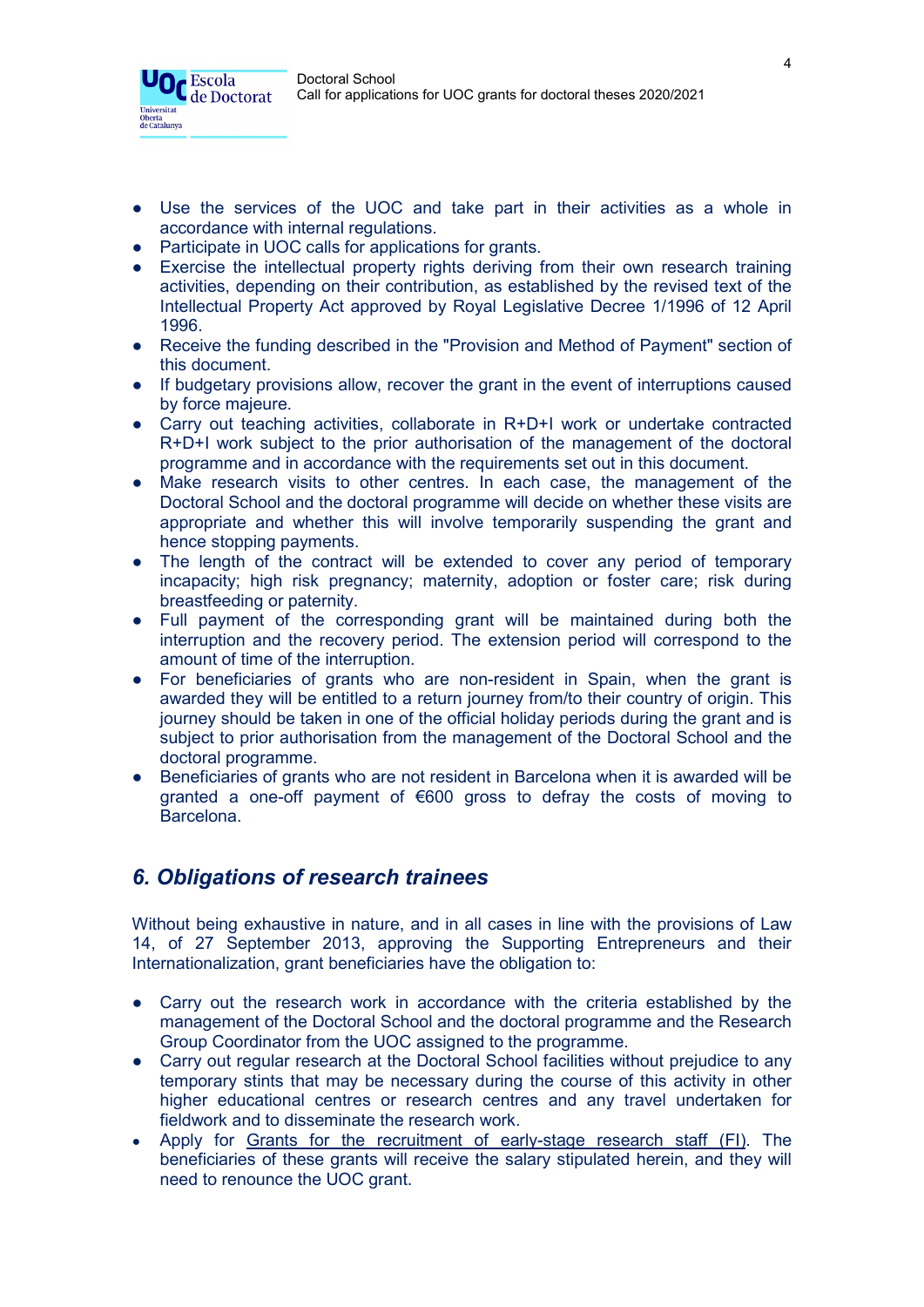Universitat Oberta<br>de Catalunya



- In addition to the training activities that are a required part of the doctoral programme: attend and participate in the doctoral and group research seminars, and attend and take advantage of the research seminars, workshops and other activities organised by the UOC for research personnel, as well as any initiatives organised or facilitated by the UOC to enhance their training or to promote their integration in the university community and the host country.
- Integrate in the scientific community of the Doctoral School in particular and the UOC community in general in the spirit of scientific collaboration.
- In the year prior to joining the doctoral programme they should have taken the necessary steps to apply for and obtain from the State or any other public or private institution any grants or subsidies they may be entitled to (due to their personal circumstances or activity) to pursue these doctoral studies, or otherwise undertake these procedures during the first year of the grant.
- Notify the UOC if any other grant or similar subsidy is awarded or there is any interruption to the grant period due to force majeure.
- Accept the grants that the UOC may obtain from other individuals or organisations to partially or fully offset the grant, so long as this substitution does not involve the research intern having to accept lower remuneration.
- Request permission from the management of the Doctoral School and the doctoral programme to undertake research stints at other centres.
- Notify the management of maternity leave or leave to adopt or foster children.
- Accept any obligations incumbent upon him/her as a result of being covered by the Social Security system.
- Abide by the internal regulations of the FUOC, especially employment conditions and health and safety regulations.
- Adopt an attitude and conduct commensurate with the values of a culture of peace and democracy.
- Respect the ethical implications of the research activity being carried out.
- Comply with the objectives and requirements for remaining on the doctoral programme, established in accordance with the applicable academic regulations.
- Comply with the regulations governing the rights and obligations of students at the UOC, the Charter of Commitments for accessing and using the virtual campus, the rules governing the organisation and operation of the UOC, and the rights and obligations in the Charter of Commitments for doctoral students, all of which have been established in accordance with the applicable academic laws.
- UOC Grantholders will be located in one of UOC's buildings in Barcelona or Castelldefels.
- Provide to the UOC, before June 1st, the necessary documents (Listed in the Annex I) to undertake the process for residence permits.
- The admission documents must be provided before February 12th (with the exception of the master degree in those cases when it will be awarded at the Spring Term). If the PhD student doesn't provide in time the documents requested, the University can't guarantee the starting date of the contract on October 1st.
- Must enjoy their holidays during the natural year, as the UOC labour personnel. If the Phd Student doesn't apply for their holidays, these days will be lost and irrecoverable. Neither will be paid in the final payslip.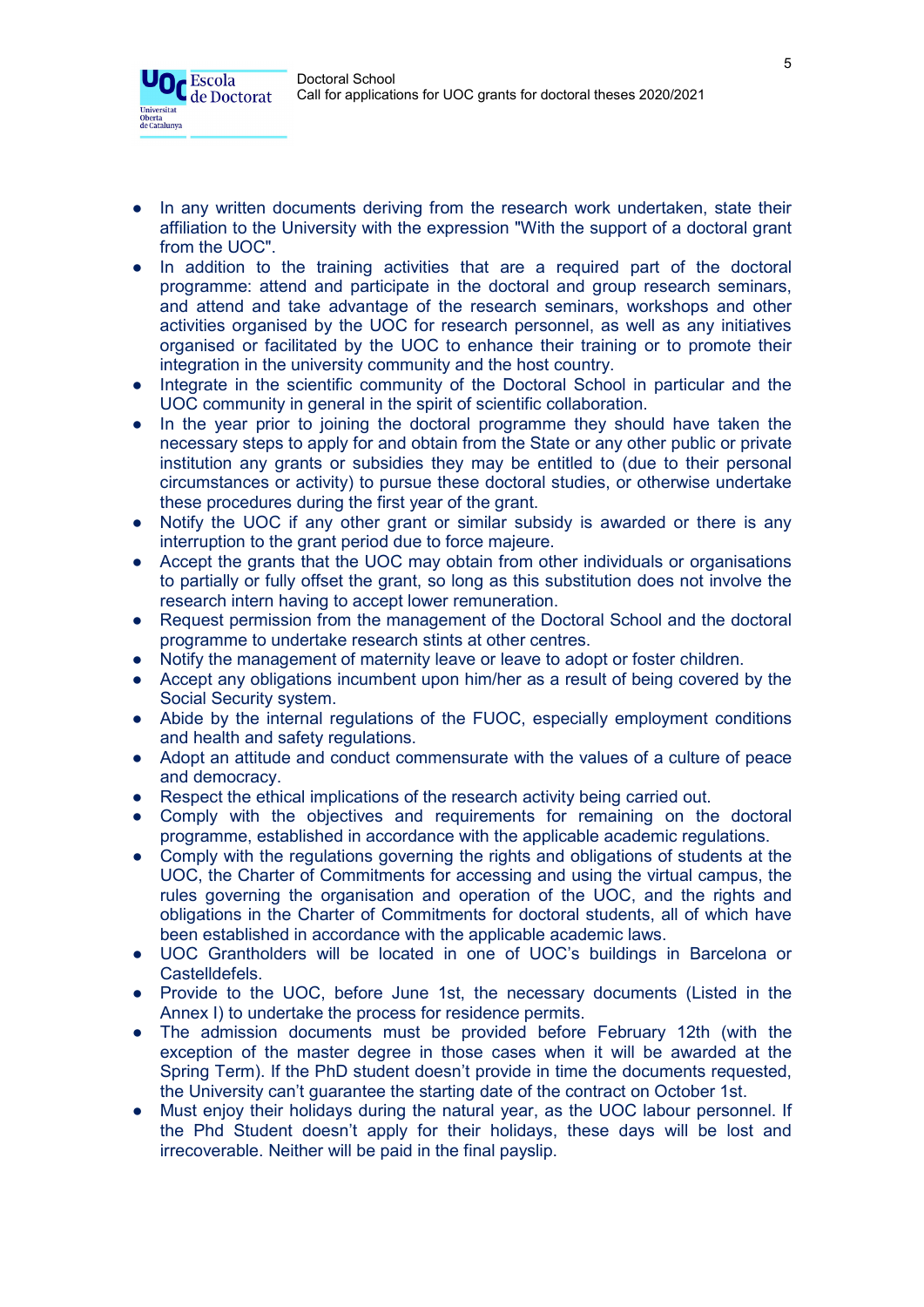

The holidays must be accepted by the Doctoral School Direction before enjoy them and must be applied through the Endalia tool.

Adhere to the conditions and obligations set forth in this document.

Should any of these obligations not be fulfilled, the UOC Grants Selection and Evaluation Committee will have the right to revoke the grant.

## *7. Documentation to be presented*

Candidates will need to complete a grant application form which, once signed, should be sent in digital format from the Virtual Campus, along with the documentation required for accessing the specific doctoral programmes (academic record; in the case of candidates from non-English-speaking countries, accreditation English language skills, etc.) which is given in detail on the programme [website.](https://www.uoc.edu/portal/en/escola-doctorat/index.html) Application will be submitted at the same time that doctoral programme application. The deadline for applications is February 12<sup>th</sup>, 2020.

## *8. Selection*

The UOC Grants Selection and Evaluation Committee is the body responsible for evaluating and selecting candidates who have submitted applications for this Call, based on the proposals and prior appraisal of the Doctoral Programme Committee. The Committee will decide upon the awarding of grants at a single session, after their proposal has been approved by the Governing Council.

To assess the applications, the Committee will take into account the following criteria:

- 1. The academic excellence of the candidates (university degree and Master's academic transcript).
- 2. Adaptation of the candidates' education, experience and research interests to fields of knowledge or subject areas associated with the doctoral programme.

Candidates' prior scientific production will also be valued as an additional merit.

In any event, the selection process also promotes entry to the doctoral programme by candidates who have recently graduated for a university Master's degree and who have completed a research pathway who do not generally have extensive previous scientific production.

The decision on the selection of candidates to be awarded a grant for the Doctoral Programmes will be made public before May 15<sup>th</sup>, 2020

Candidates will be notified by email at the address given on the application form, and the ruling will be published on the Programme website. The beneficiary must formally accept the grant by means of a standardised document and submission of the corresponding documents within a maximum of 30 days of the ruling.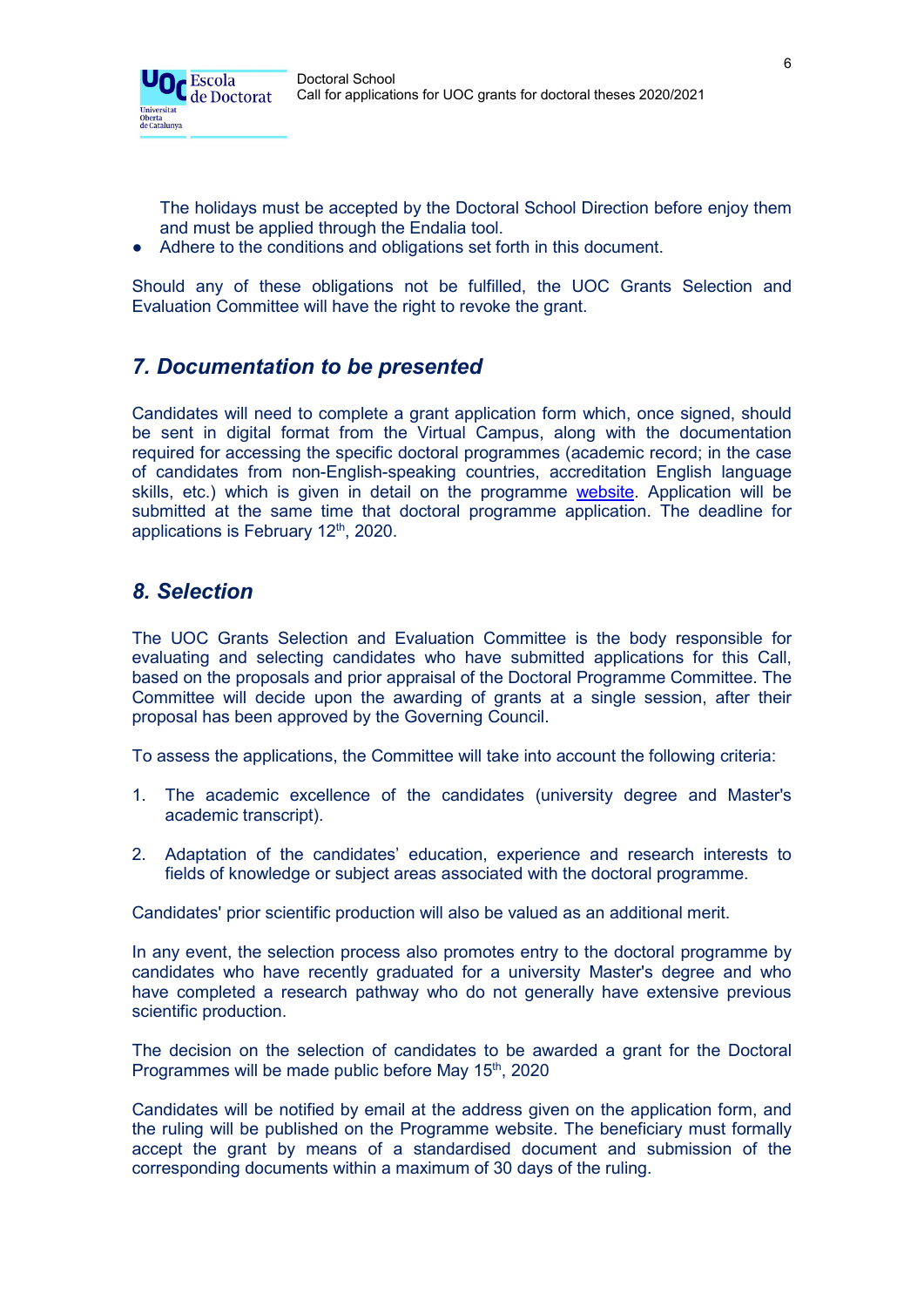

The selected candidates must be able to present, before June  $1<sup>st</sup>$ , 2020, the documents listed in the Annex I of this document.

In case that the selected candidates still do not possess the master degree on February  $12<sup>th</sup>$  2020, but could fulfil all the requirements to access at one of the Doctoral Programmes before September 20<sup>th</sup> 2020, they must submit all the documents with the legalized master degree, which could be submitted before September 20<sup>th</sup> 2020.

## *9. Grant amount and form of payment*

Being awarded a grant requires the signing of a one-year pre-doctoral employment contract, which is renewable annually, for a gross annual amount of 17,000 euros, which will be taxed in accordance with the legislation in force. This amount will be paid in 12 monthly payments via bank transfer to the account indicated by the trainee researcher.

Grant holders with a pre-doctoral contract will have all those employment and other rights relating to social security deriving from the contract signed with the FUOC.

The institution will be responsible for the expenses involved in enrolling for the organised research period of the Doctorate Programme, and also for payment of the qualification certificate.

The grant includes a final payment of  $\epsilon$ 1,500 gross which is payable if the doctoral thesis has been defended and assessed before the end of the third year of the research doctoral period, and so long as the student has obtained the highest academic qualification at the thesis reading. This payment will be made to the beneficiary along with the final instalment of the grant that year.

All the beneficiaries must take into account that the month of **August shall not be counted considered to be outstanding**, and the evaluation process can takes two months to carry out.

## *10. Renewal*

In order to renew the grant, the beneficiary will need to present the following documents 30 days before the end of the grant period:

- The application form for renewing the grant provided by the Programme.
- An explanatory report which, in accordance with the model provided by the Programme, describes the research carried out thus far, the results obtained and, if applicable, the results of any teaching activities, collaborative R+D+I work or contracted R+D+I work carried out. If beneficiaries submit as research articles any papers or presentations that have been accepted for a congress or scientific meeting, but which have not yet been published or presented, they will need to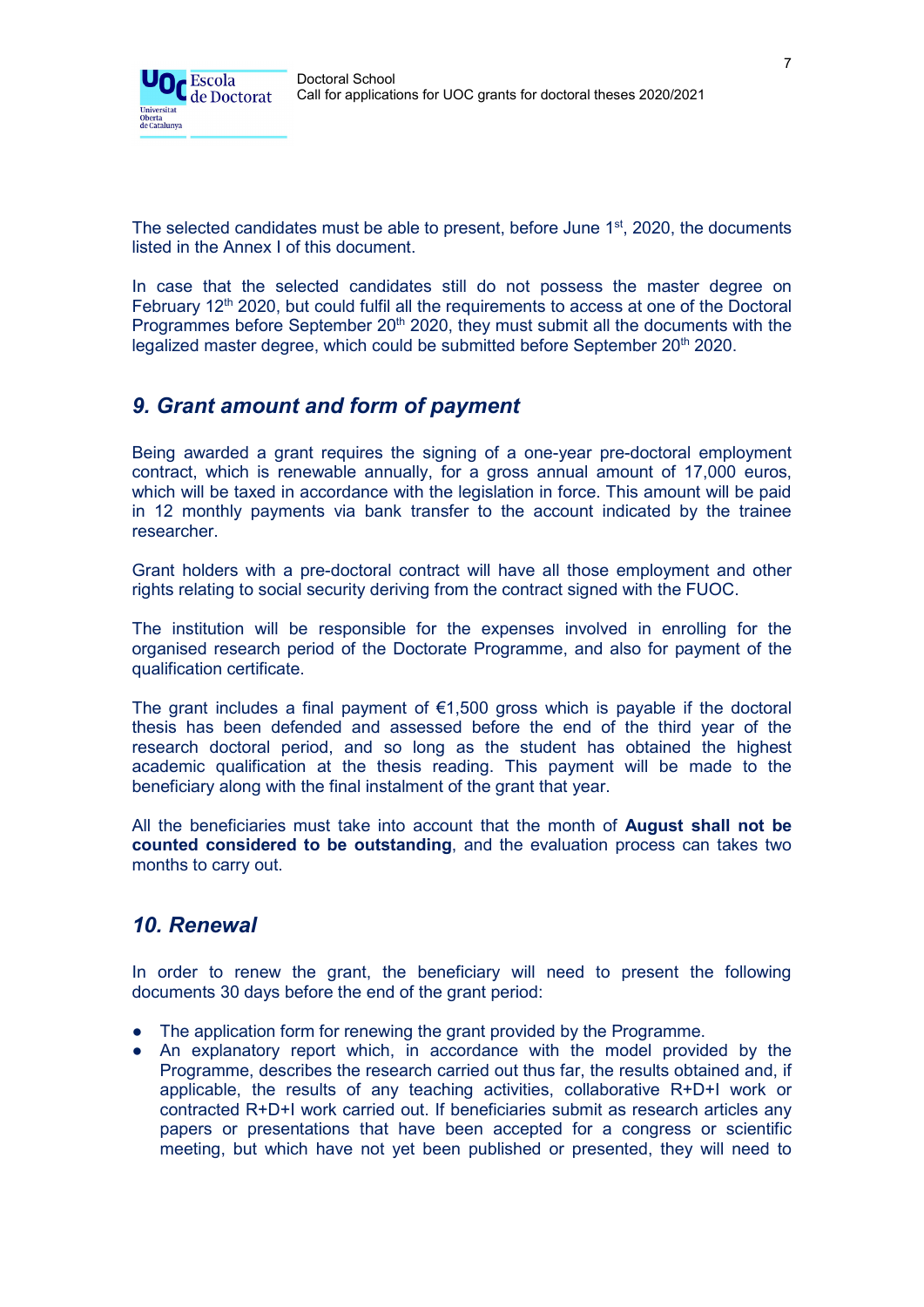

provide a declaration of their commitment to participate in the congress or event in question.

Memory of the project to be carried out updated.

The Academic Commission of the programme will make public the criteria for renewing the UOC grants; in the event that it feels it is necessary to set any additional requirements or criteria for renewing grants, this information will be duly notified by email to the research interns affected.

In any case, the programme's Academic Committee and the UOC Research Grants Selection and Evaluation Committee will base their decision on renewal of the contract on the doctoral student's meeting the objectives set for the period in question.

Should they not meet the criteria for renewal set or fulfil their duties as described herein, the UOC Grants Selection and Evaluation Committee may decide not to renew the grant.

The UOC Grants Selection and Evaluation Committee for the Doctoral Programmes will issue its decision on the renewal of grants before August 31<sup>st</sup>, 2020. All applicants will be duly notified by email of this decision.

Barcelona, December 13th, 2019.

CPISR-1 C Marta Digitally signed by Aymerich Martínez CPISR-1 C Marta Aymerich Martínez Date: 2019.12.12 17:39:40 +01'00'

Vice President for Strategic Planning and Research Signed: Marta Aymerich Martínez